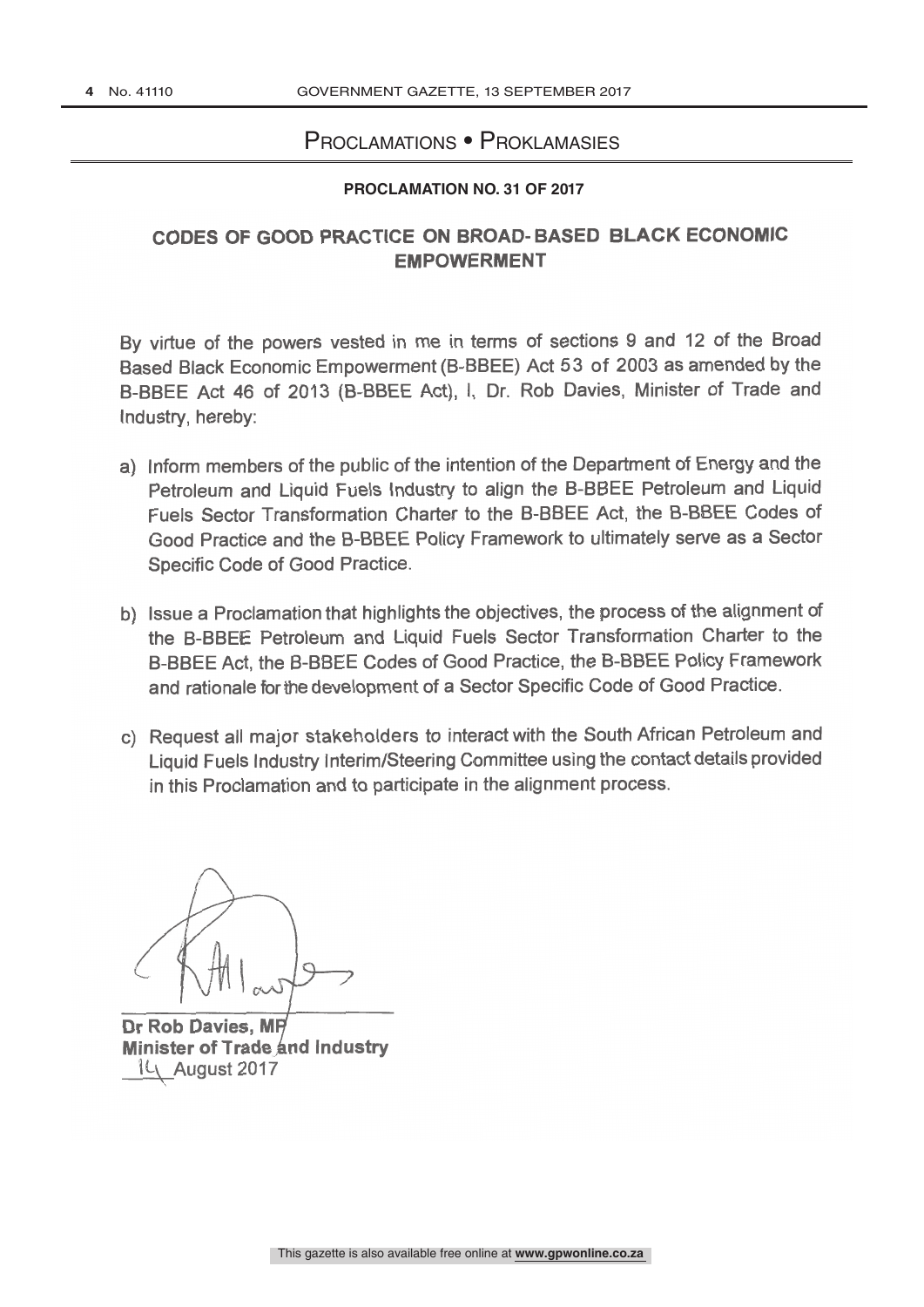### **PUBLIC PROCLAMATION**

#### **B-BBEE PETROLEUM AND LIQUID FUELS**

# **SECTOR TRANSFORMATION CHARTER**

#### $\mathbf{1}$ . **INTRODUCTION**

1.1 This proclamation is published in line with Section 12 (a) of the Broad-Based Black Economic Empowerment (B-BBEE) Act 53 of 2003 as Amended by Act 46 of 2013 which states the following:

"The Minister must publish in the Gazette for general information and promote a transformation charter for a particular sector of the economy, if the Minister is satisfied that the  $<sub>Chapter</sub>$ </sub>

(a) has been developed by major stakeholders in that sector; and

(b) advances the objectives of this Act"

#### $2.$ **PURPOSE**

- 2.1 The purpose of this proclamation is to inform the South African public of the intention of the Minister of Energy to align the B-BBEE Petroleum and Liquid Fuels Sector Transformation Charter for the South African Petroleum and Liquid Fuels Industry, annexed as Schedule 1 of the Petroleum Products Act, 1977 (Act No. 120 of 1977) ("the PPA") as amended, with the B-BBEE policy framework through a consultative process with all major stakeholders; and to ensure:
- 2.2 The B-BBEE Petroleum and Liquid Fuels Sector Transformation Charter will, upon promulgation in terms of Section 9 of the B-BBEE Act, serve as the Petroleum and Liquid Fuels Sector Codes of Good Practice.
- 2.3 Stakeholder consultation will be undertaken to endeavour for inclusive participation by all major sector stakeholders, in compliance with Section 12 of the B-BBEE Act.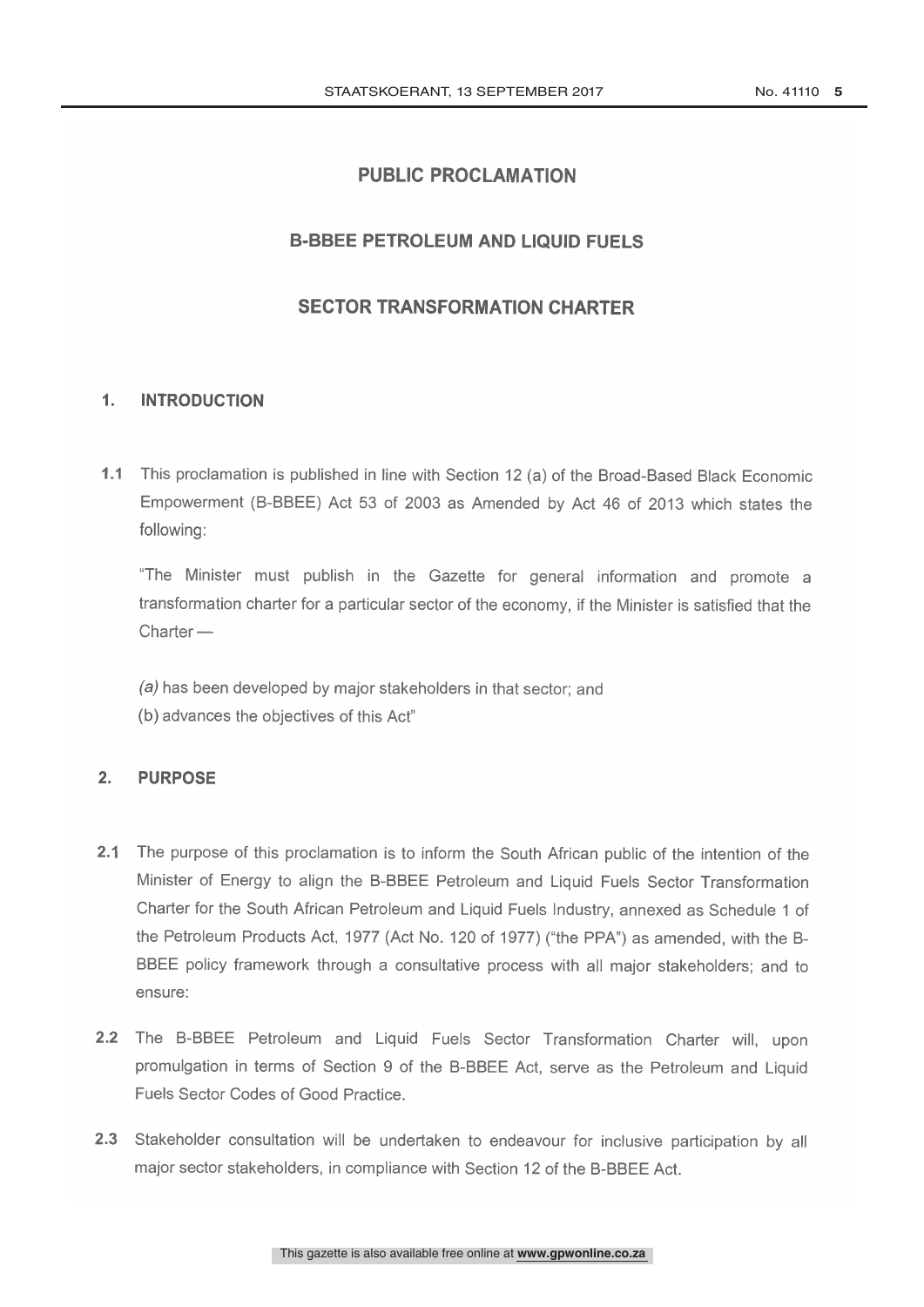2.4 The Minister of Energy has appointed a Steering Committee, after which a B-BBEE Petroleum and Liquid Fuels Sector Transformation Charter Council will be established in line with Statement 003 Guidelines of the Amended Codes of Good Practice to lead the development of a B-BBEE aligned Petroleum and Liquid Fuels Sector Code for the Petroleum and Liquid<br>Fuels Sector.

# 3. IMPLICATIONS OF SECTION 10 (1) OF THE B -BBEE ACT AND THE GUIDELINES ON THE PETROLEUM AND LIQUID FUELS B-BBEE SECTOR CODES OF GOOD PRACTICE

3.1 The Sector Code will be a B-BBEE strategy of the Sector to be applied in terms of section 10(1) of the B-BBEE Act which provides the following:

"Every organ of state and public entity must apply any relevant code of good practice issued in terms of this Act in-

- (a) determining qualification criteria for the issuing of licences, concessions or other authorisations in respect of economic activity in terms of any law;
- (b) developing and implementing a preferential procurement policy;
- determining qualification criteria for the sale of state-owned enterprises;  $(c)$
- developing criteria for entering into partnerships with the private sector; and  $(d)$
- (e) determining criteria for the awarding of incentives, grants and investment schemes in support of broad-based black economic empowerment."
- 3.2 The Sector Code will be adopted after a structured, inclusive engagement and negotiations between the Department of Energy, the Petroleum and Liquid Fuels industry and all other relevant stakeholders who have majority commercial interest in the Sector as envisaged in the B -BBEE Act: Statement 003: Amended Guidelines for Developing and Gazetting of Sector Codes
- 3.3 A draft B-BBEE aligned Petroleum and Liquid Fuels Sector Code will be agreed to by all the stakeholders, submitted to the Minister of Trade and Industry for issuance by notice in the Gazette for a 60-day Public Commentary period before it is approved as a final binding document.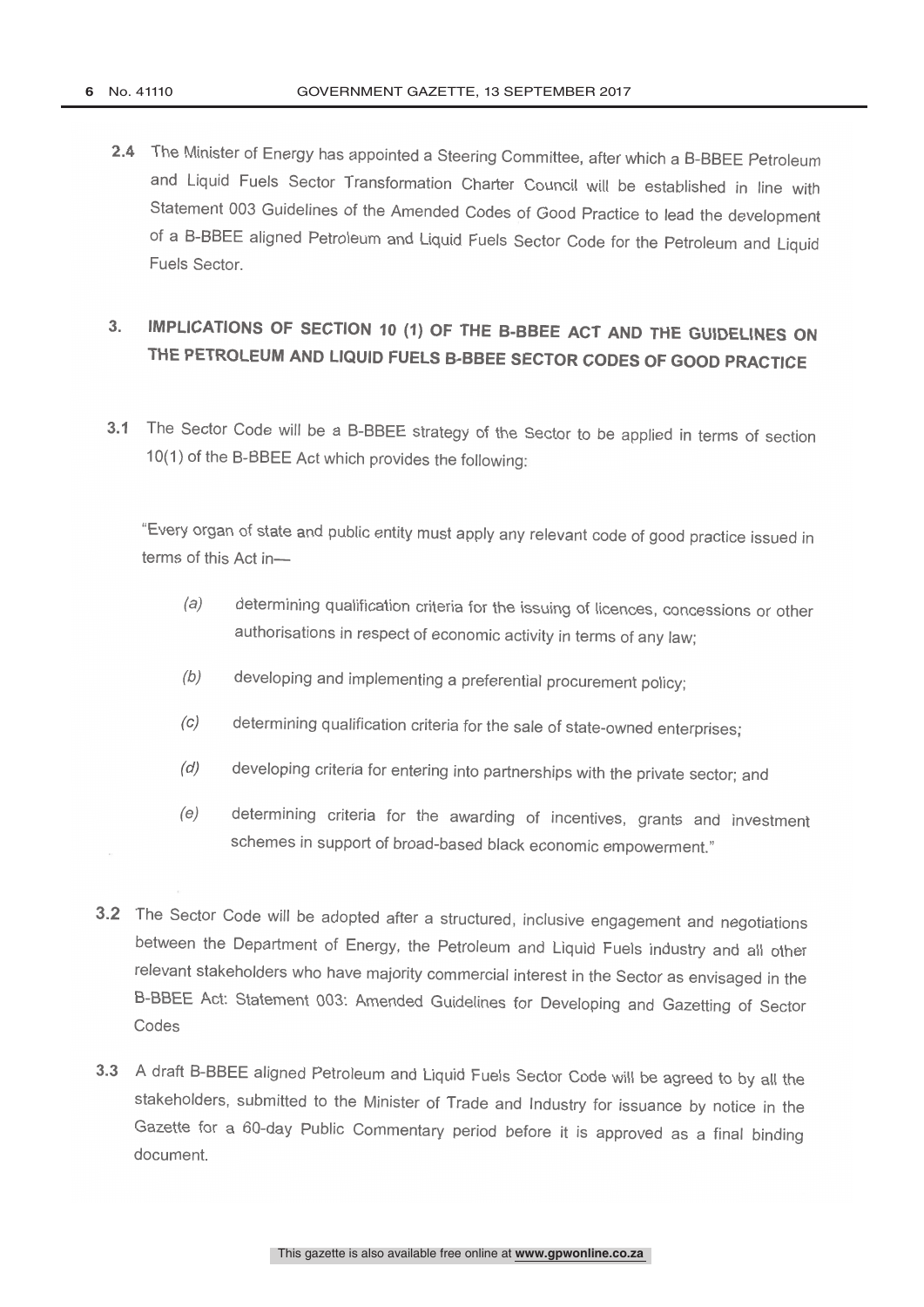# 4. OBJECTIVES FOR ALIGNMENT OF THE B-BBEE PETROLEUM AND LIQUID FUELS SECTOR TRANSFORMATION CHARTER TO B-BBEE POLICY FRAMEWORK

- 4.1 To acknowledge and recognize the specific characteristics within the Petroleum and Liquid Fuels industry which were brought about by apartheid policies and resulted in the Petroleum and Liquid Fuels industry being a highly racialised Sector
- 4.2 To address the following shortcomings in implementation of transformation through the sector-<br>specific regulatory regime including the Charter signed in 2000 when compared to the B-BBEE policy framework:
	- 4.2.1 All barriers to B-BBEE transformation in the sector;
	- 4.2.2 Representation of black women, youth and disabled across the petroleum value chain that is disproportionate to the South African demographics; and
	- 4.2.3 Lack of meaningful operational involvement and active participation by black people, especially women and youth in the Sector
- 4.3 To incorporate and support the sector including sub-sector peculiarities and the following elements in the B-BBEE Petroleum and Liquid Fuels Sector Transformation Charter, without deviating from the broad principles of the Generic Codes of Good Practice:
	- 4.3.1 Supportive Culture;
	- 4.3.2 Meaningful participation of non-refining or independent Wholesalers regardless of size:
	- 4.3.3 Private and Public Sector Procurement;
	- 4.3.4 Access to Joint Facilities:
	- 4.3.5 Ownership of Joint Facilities:
	- 4.3.6 Refining Capacity;
	- 4.3.7 Sustained Access to Petroleum Retail Network,
	- 4.3.8 Financing; and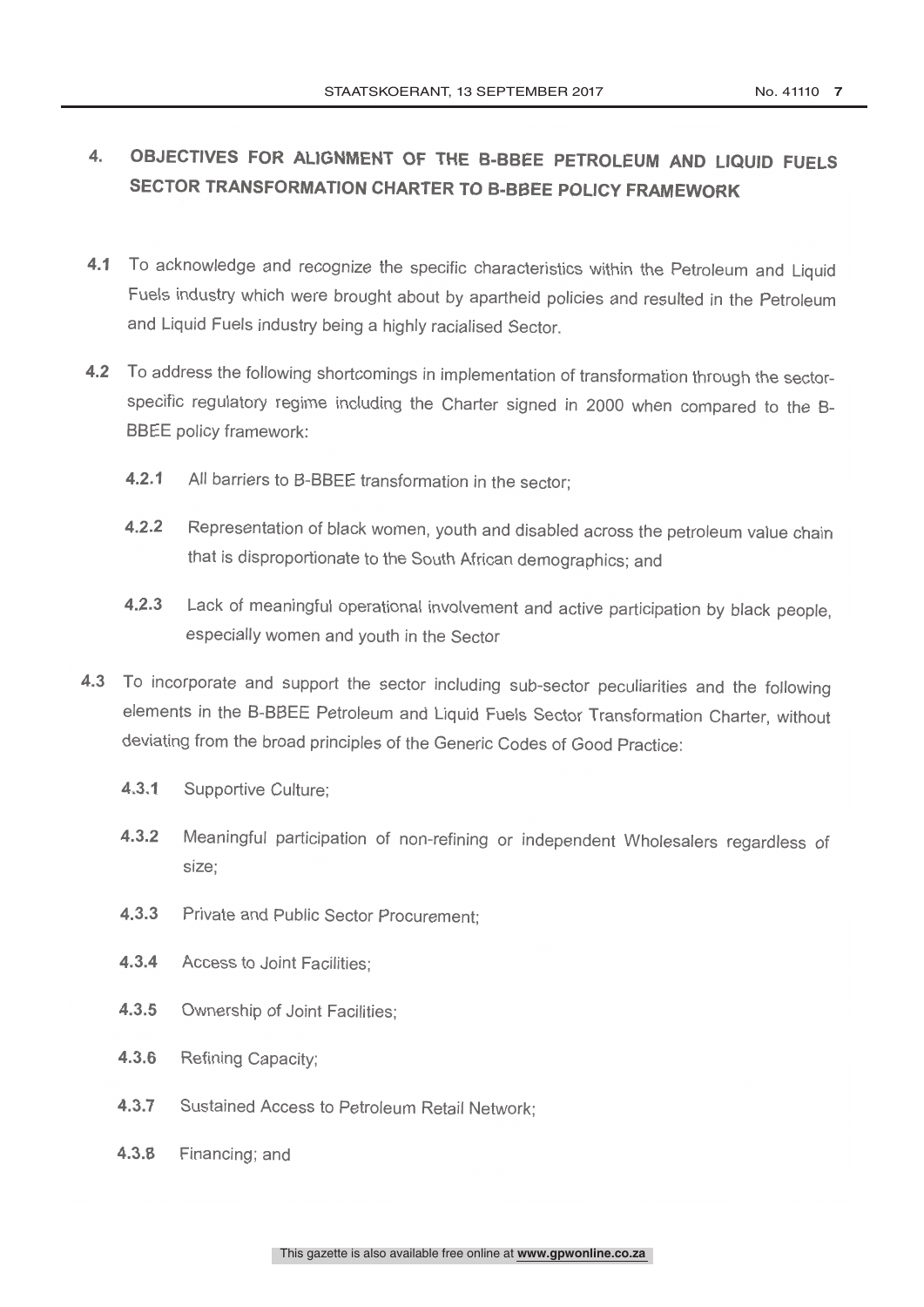4.3.9 Terms of Credit to black people.

- 4.4 To enhance sustainable strategic partnership between government and the Petroleum and Liquid Fuels industry in order to achieve sustainable transformation of the Petroleum and Liquid Fuels industry.
- 4.5 To support and incorporate the unique features of the Petroleum and Liquid Fuels Sector, without deviating from the broad principles of the Generic Codes of Good Practice including the following:
	- 4.5.1 Effects of pricing mechanism on the accounting definition of Exempted Micro Enterprises (EMEs), Qualifying Small Enterprises (QSEs) and Large Enterprises and the adverse unintended consequences on Enterprise and Supplier Development;
	- 4.5.2 Effects of very low margins inherent in the oil and gas industry even for non-regulated products /feedstock which a high volume. For example, while crude oil is not regulated, there are restrictions on the margins that can be demanded and sustained;
	- 4.5.3 Prohibition of vertical integration for new entrants which has adverse unintended consequences for independent non refining wholesalers;
	- 4.5.4 The need for set-asides (import of crude and finished product) for independent non refining wholesalers whereas oil majors are still "vertically integrating" through their Black shareholders, forming co -owned entities that are now positioned to compete with independent non-refining wholesalers; and
	- 4.5.5 The uniqueness of the Petroleum and Liquid Fuels Sector;
		- 4.5.5.1 where feedstock (crude) is not locally available; and
		- 4.5.5.2 where supply shortfalls are mitigated with importation of petroleum product.
- 4.6 To strengthen monitoring, evaluation and enforcement of compliance targets for broad-based black economic empowerment against which all entities conducting business in the sector can be regulated. It will further provide a detailed and substantive plan to the sector to incrementally improve compliance with B -BBEE legislation and policies.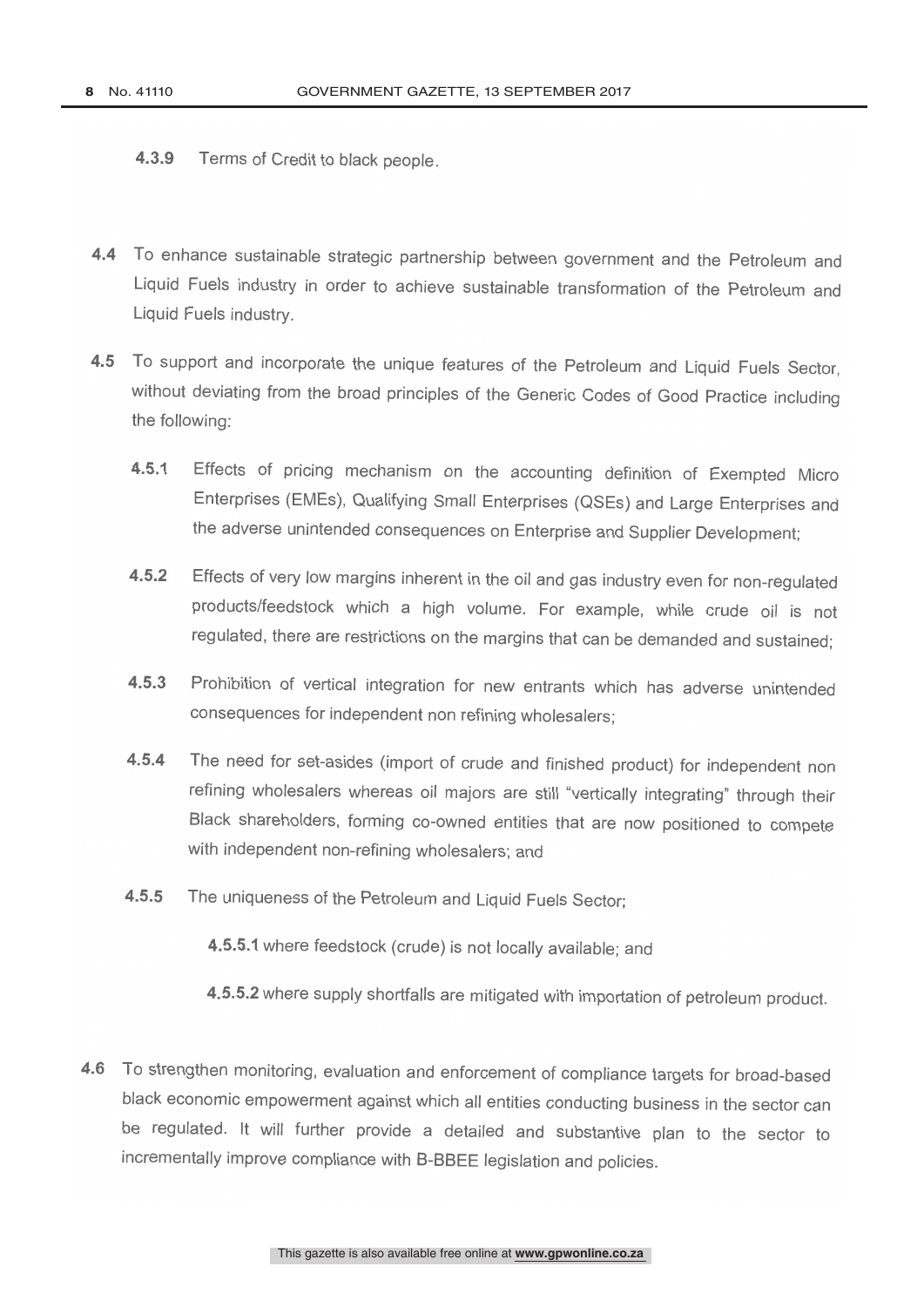# 5. RATIONALE FOR ESTABLISHMENT OF A B-BBEE PETROLEUM AND LIQUID FUELS SECTOR TRANSFORMATION CHARTER

- 5.1 The premise for the alignment is informed by the following identified areas when compared to the B-BBEE policy framework, amongst others:
	- 5.1.1 The B-BBEE Petroleum and Liquid Fuels Sector Transformation Charter does not have clear indicators of the requirements carrying more weight and priority than the other. The B-BBEE Petroleum and Liquid Fuels Sector Transformation Charter is biased towards Ownership, Management Control and Enterprise Development and narrow based. The Sector Code will thus provide for weights, indicators and minimum compliance targets, bonus points/incentives.
	- 5.1.2 The Sector Code will prioritise incentives to address identified sector-specific economic transformation implementation shortcomings for all strategic elements including: all barriers to inclusive transformation in the petroleum and liquid fuels sector; underrepresentation of women, youth and disabled across the value chain; lack of meaningful participation by black people, especially women and youth in the sector and; barriers to access to market despite the promulgation of the licencing regime in the Sector.
	- 5.1.3 Based on the Petroleum and Liquid Fuels Charter Final Audit Report 5th August 2011", available on

http://www.energy.gov.za/files/media/Pub/PetroleumAndLiquidFuelsCharter AuditRe port.pdf the inadequate transformation across the sector, particularly the Petroleum Retail part of the value chain as indicated by the structural impediments to transformation including land ownership; and lease tenure linked to site licence regulation. This should take into account a system of allocation of sites; volumes pumped; strategic location of sites; and equitable ownership in Company Owned Retailer Owned (CORO) sites, in line with section 2E of the Petroleum Products Amendment Act of 2003.

- 5.1.4 The inadequate transformation across the value chain (e.g. refining, wholesale);
- 5.1.5 The need to provide for inclusion of Socio-Economic Development with codes for Supportive Culture; Private and Public Sector Procurement; Access and Ownership of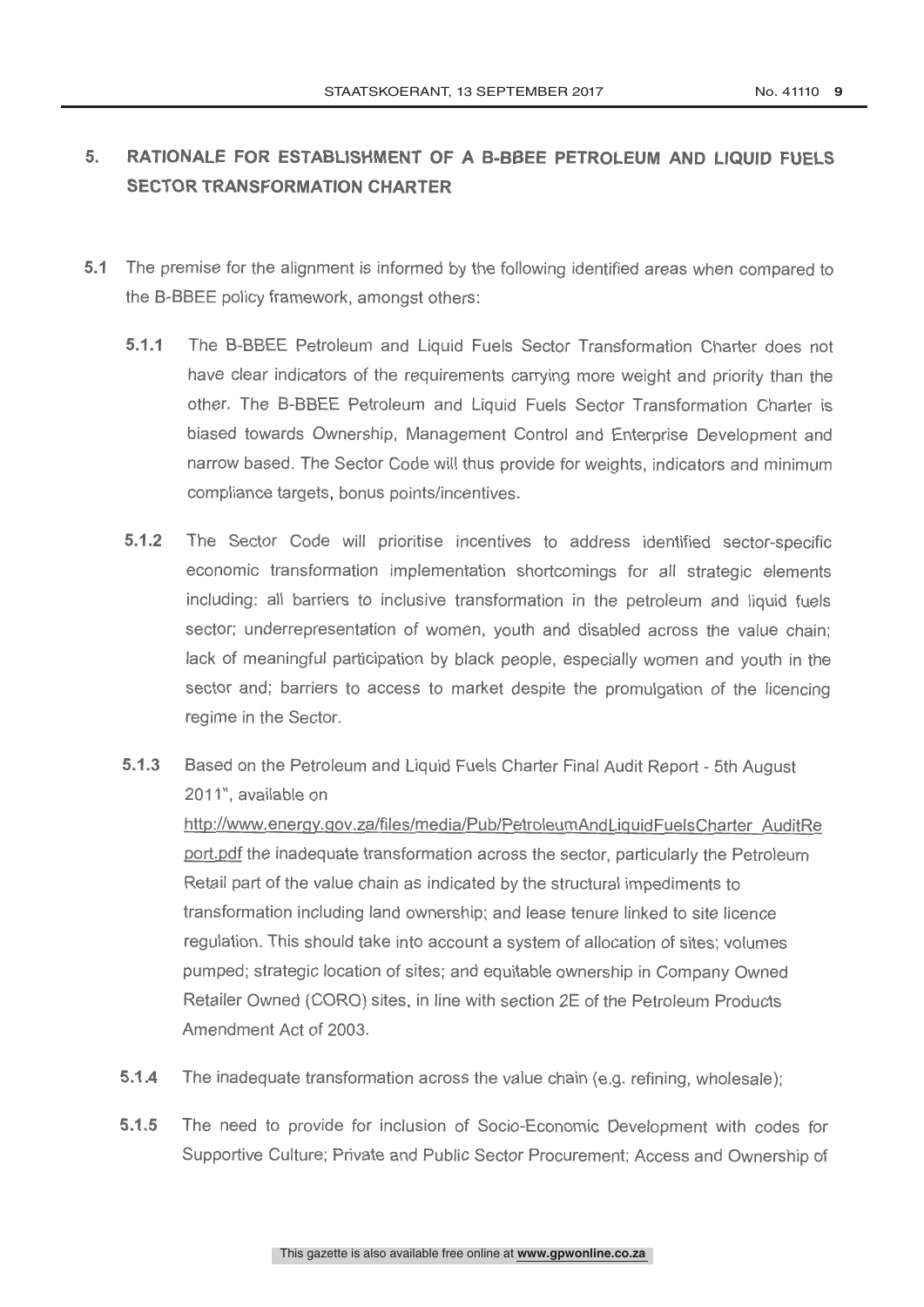Joint Facilities; Refining Capacity; Sustained Access to Petroleum Retail Network; Financing and; Terms of Credit to black people.

- 5.1.6 To provide for supply of all products and services including (e.g. importing and supply of Crude Oil) by black people as envisaged in the B-BBEE Petroleum and Liquid Fuels Sector Transformation Charter and is not catered for in the Generic Codes.
- 5.1.7 Thresholds in the current Generic Codes have unintended adverse consequences in the classifications of entities (EME's and QSE's) within the sector as they disincentivise enterprise and supplier development in the sector.

# 6. IDENTIFIED RELEVANT PETROLEUM & LIQUID FUELS SECTOR STAKEHOLDER **CATEGORIES**

6.1 The following stakeholders were identified; however, the list is not exhaustive. Stakeholders with interest are hereby requested to participate in this process:

#### 6.1.1 INDUSTRY BODIES/ ASSOCIATIONS:

- 6.1.1.1 South African Petroleum Industry Association (SAPIA);
- 6.1.1.2 South African Petroleum Retailers Association (SAPRA);
- 6.1.1.3 Fuel Retailers Association (FRA);
- 6.1.1.4 Liquid Fuel Wholesalers Association (LFWA); and
- 6.1.1.5 Liquefied Petroleum Gas Safety Association of South Africa (LPGSASA)

# 6.1.2 RELEVANT CHAMBER OF COMMERCE REPRESENTED IN THE SECTOR

# 6.1.3 GOVERNMENT DEPARTMENTS WITH JURISDICTION OVER THE SECTOR:

- 6.1.3.1 Department of Energy
- 6.1.3.2 Department of Trade and Industry (the dti)

#### 6.1.4 LABOUR BODIES AND TRADE UNIONS:

- 6.1.4.1 CEPPWAWU;
- 6.1.4.2 SOLIDARITY.
- 6.1.4.3 NUMSA;
- 6.1.4.4 SACWU;

#### 6.1.5 INDUSTRY REGULATORS:

- 6.1.5.1 National Energy Regulator of South Africa (NERSA);
- 6.1.5.2 National Ports Authority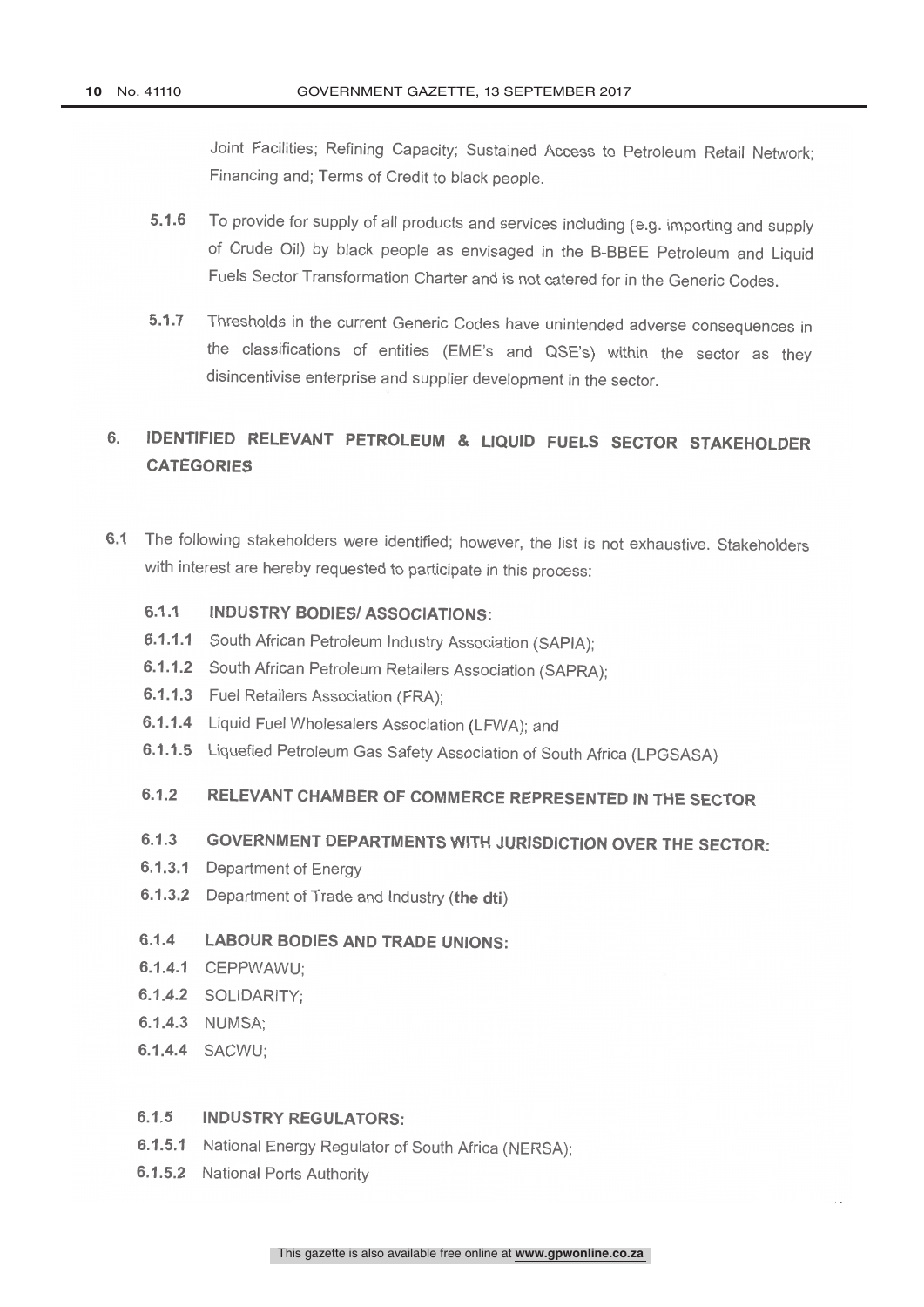6.1.6 CIVIL SOCIETY ORGANISATIONS.

# 6.1.7 INSTITUTIONS OF HIGHER LEARNING:

6.1.7.1 University of Johannesburg Centre for Competition, Regulation and Economic Development (CCRED);

# 6.1.8 SECTOR EDUCATION AND TRAINING AUTHORITY

6.1.8.1 CHIETA

#### $6.1.9$ **STATE OWNED ENTITIES:**

- 6.1.9.1 Transnet
- 6.1.9.2 CEF Group

#### KEY STAKEHOLDERS WHO ARE PARTICIPATING IN INTERIM STEERING COMMITTEE:  $7.$

# 7.1 INDUSTRY ASSOCIATIONS/BODIES:

- 7.1.1 South African Petroleum Industry Association (SAPIA);
- 7.1.2 South African Petroleum Retailers Association (SAPRA);
- 7.1.3 Fuel Retailers Association (FRA);
- 7.1.4 Liquid Fuel Wholesalers Association (LFWA);
- 7.1.5 Liquefied Petroleum Gas Safety Association of South Africa (LPGSASA);

# 7.2 GOVERNMENT DEPARTMENTS WITH JURISDICTION OVER THE SECTOR:

- 7.2.1 Department of Energy
- 7.2.2 Department of Trade and Industry

### 7.3 LABOUR BODIES AND TRADE UNIONS:

7.3.1 CEPPWAWU;

### 7.4 INDUSTRY REGULATORS:

National Energy Regulator of South Africa (NERSA);  $7.4.1$ 

### 7.5 CIVIL SOCIETY ORGANISATIONS: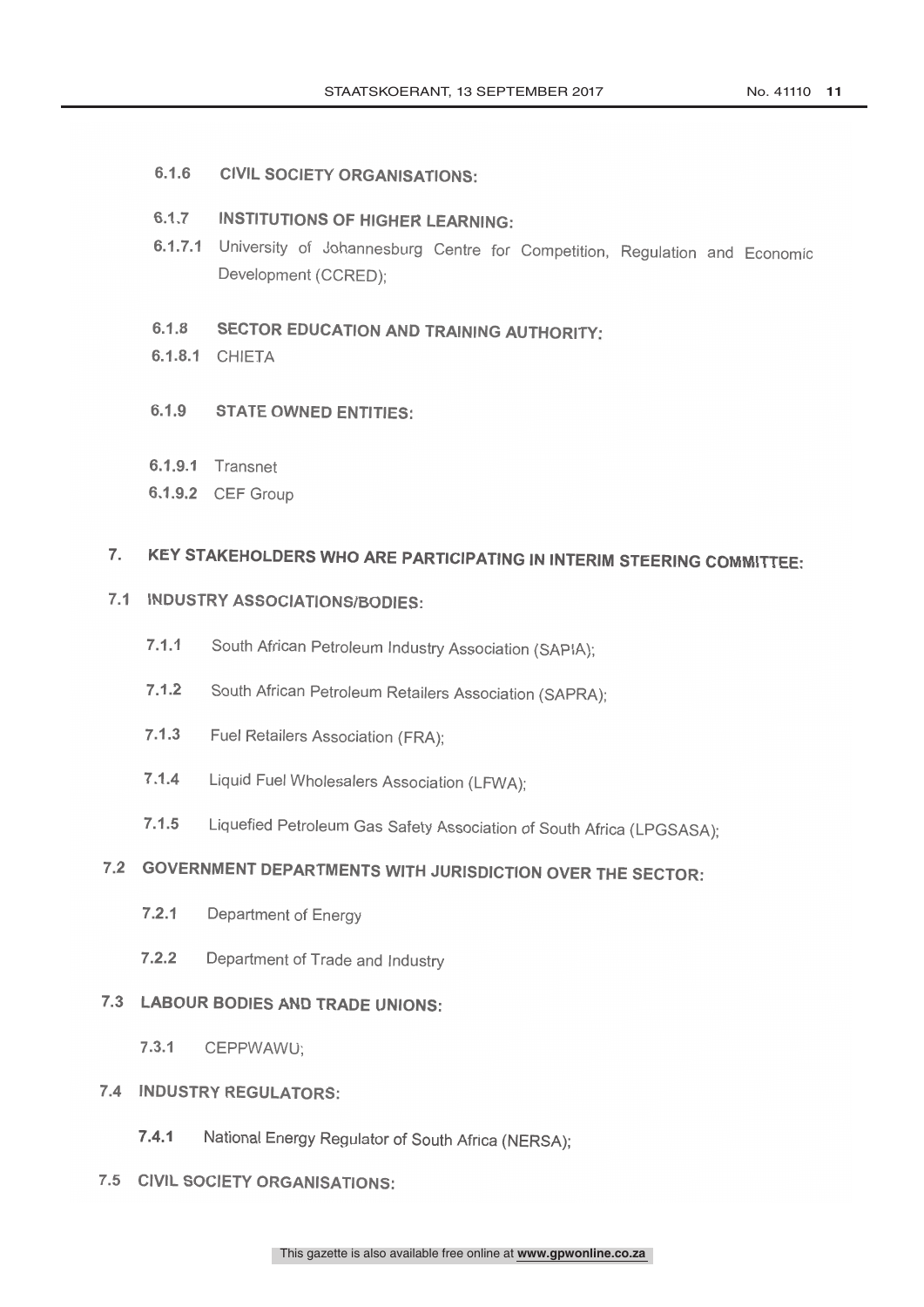7.5.1 WOESA

#### 8. CATEGORIES OF STAKEHOLDERS WHO MUST BE CONSULTED

- 8.1 Key enterprises, corporates within the Petroleum & Liquid Fuels Sector Public Industry Bodies,
- 8.2 Government Department with jurisdiction over the sector
- 8.3 Chamber of Commerce
- 8.4 Labour bodies or the relevant trade unions within the Petroleum and Liquid Fuels sector (e.g. Women in Oil and Energy etc.)
- 8.5 Industry Regulators e.g. NERSA, National Ports Authority
- 8.6 Parliament (Cabinet and relevant Portfolio Committees)
- 8.7 Civil society
- 8.8 Institutions of higher learning
- 8.9 Other relevant players with interest in the sector

# 9. PROPOSED SECTOR SPECIFIC CODE DEVELOPMENT PROCESS

In line with the Statement 003 Guidelines, the alignment process will follow this order;

- 9.1 Appointment of a Steering Committee
- 9.2 Public Proclamation:
- 9.3 Consultation with Stakeholders;
- 9.4 Negotiation & Drafting;
- 9.5 Submission of a Draft Sector Code for Public Commentary and review;
- 9.6 Analysis of Comments
- 9.7 Submission to the dti for ratification; and
- 9.8 the dti to publish Sector Code after ratification.

#### 10. STEERING COMMITTEE

A Steering Committee has been established to initiate the process for alignment of the B-BBEE Petroleum and Liquid Fuels B-BBEE Sector Transformation Charter.